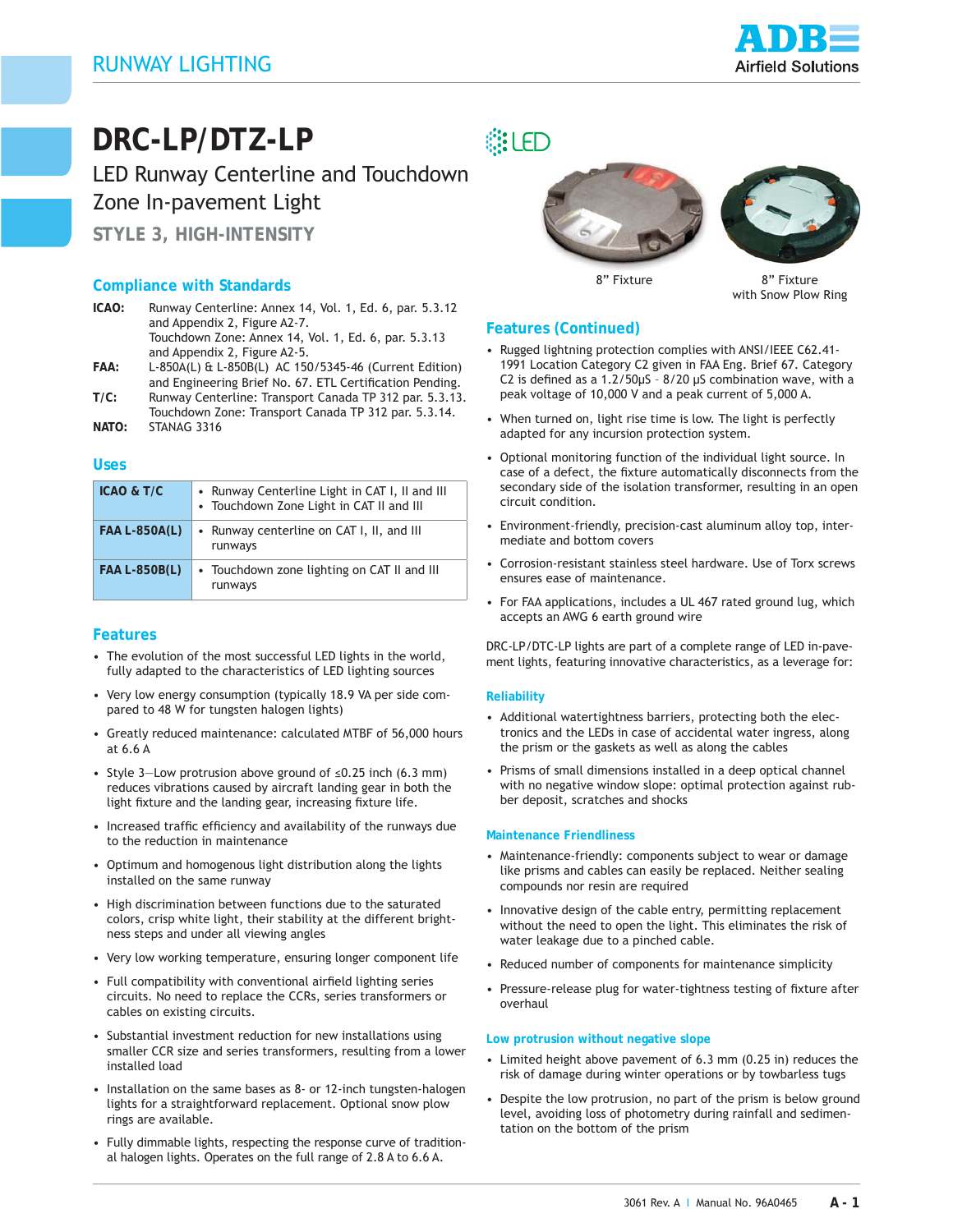

| <b>Ordering Code</b><br>D                                                                                                                                                                                                                                                                                                                                                                              | 0                                                                                      | 0 | F |
|--------------------------------------------------------------------------------------------------------------------------------------------------------------------------------------------------------------------------------------------------------------------------------------------------------------------------------------------------------------------------------------------------------|----------------------------------------------------------------------------------------|---|---|
| ı<br>AD-light<br>ı<br>ı<br>I<br>ı                                                                                                                                                                                                                                                                                                                                                                      | ı<br>ı                                                                                 | ı | 0 |
| Application<br>$RC = Runway$ centerline<br>$TZ = Touchdown zone$                                                                                                                                                                                                                                                                                                                                       | п<br>п<br>п<br>п<br>п                                                                  |   |   |
| ı<br>Cord Set Style and Length<br>I<br>$A = Standard version$<br>ı<br>(style 6 plugs), $10"$ long <sup>1</sup><br>ı<br>$G = German Style 1 (2-pin),$<br>$10"$ long <sup>1</sup><br>$F =$ French Style (3-pin),<br>ı<br>$10"$ long <sup>1</sup><br>$J =$ Style 1 (2-pin) SO Jacketed<br>cable, 18" long (FAA standard) <sup>2</sup> !<br>L = Style 6 (2-pin), $18"$ long<br>(FAA standard) <sup>2</sup> | ı<br>ı<br>п<br>п<br>п<br>ı<br>ı<br>ı<br>I<br>п<br>п<br>п<br>ı<br>ı<br>ı<br>ı<br>п<br>п |   | в |
| <b>Cable and Connector</b><br>$2 = 1$ plug $(2-pin)$<br>$3 = 2$ plugs $(2-pin)$<br>$4 = 1$ plug $(3-pin)$<br>$5 = 2$ plugs $(3-pin)$                                                                                                                                                                                                                                                                   |                                                                                        |   |   |
| LED Color 1 - Left<br>ı<br>п<br>$W = White$<br>$R = Red3$<br>$N = Obscure/Blank$ (no light) <sup>3</sup>                                                                                                                                                                                                                                                                                               |                                                                                        | ı |   |
| LED Color 2 - Right<br>$W = White3$<br>$R = Red3$<br>$N = Obscure/Blank$ (no light)                                                                                                                                                                                                                                                                                                                    |                                                                                        |   |   |
| Toe-in<br>$0 = No$ toe-in<br>$4$ = Left toe-in <sup>4</sup><br>$5$ = Right toe-in <sup>4</sup>                                                                                                                                                                                                                                                                                                         | ı<br>т                                                                                 |   | D |
| <b>Dimensions</b><br>$B = 8"$ diameter, $1/4"$ protrusion<br>$D = 12"$ diameter, $1/4"$ protrusion                                                                                                                                                                                                                                                                                                     |                                                                                        |   |   |
| Power Supply and Monitoring<br>$S =$ Current Driven, 50/60Hz, without<br>monitoring option<br>M = Current Driven, 50/60Hz, with<br>monitoring option                                                                                                                                                                                                                                                   |                                                                                        |   |   |
| Specification<br>$0 = ICAO$ , TP 312 and FAA                                                                                                                                                                                                                                                                                                                                                           |                                                                                        |   |   |
| <b>Winter Options</b><br>$0 = None$<br>1 = Arctic kit<br>$2$ = Heavy-duty abrasion-resistant lens coating <sup>5</sup><br>3 = Arctic kit and heavy-duty abrasion-resistant<br>lens coating <sup>5</sup>                                                                                                                                                                                                |                                                                                        |   |   |
| <b>Bolt Holes/Fixation Options</b><br>0 = Standard (6 bolts for 12" fixture; 2 bolts/2 fixing pins<br>for 8" fixture)<br>$1 = 4$ bolts (8" fixture)                                                                                                                                                                                                                                                    |                                                                                        |   |   |
| <b>Ground Lug Options</b><br>$0 =$ Without ground lug<br>$U = With UL 467 ground lug (FAA standard)$                                                                                                                                                                                                                                                                                                   |                                                                                        |   |   |

# **Features (Continued)**

# **Optional scratch-resistant prisms**

• Optionally, a higher hardness protective layer can be applied to the prism, making it much more resistant against scratches and sand-blasting

# **Toe-in Color Coding**



No toe-in =  $0$  Left toe-in = 4 Right toe-in  $= 5$ 

### **Design**



### **Ordering Code Notes**

- 8" fixtures with 10" cord sets are for installation on shallow bases and are supplied with an external o-ring gasket.
- 2 Fixtures with 18" cord sets are for installation on deep base cans and are not supplied with an external o-ring gasket.
- 3 Used on runway centerline applications only.
- 4 Used on touchdown zone applications only.
- <sup>5</sup> Typically used for intensive winter service where sand is applied to runways and rotating brushes are used.